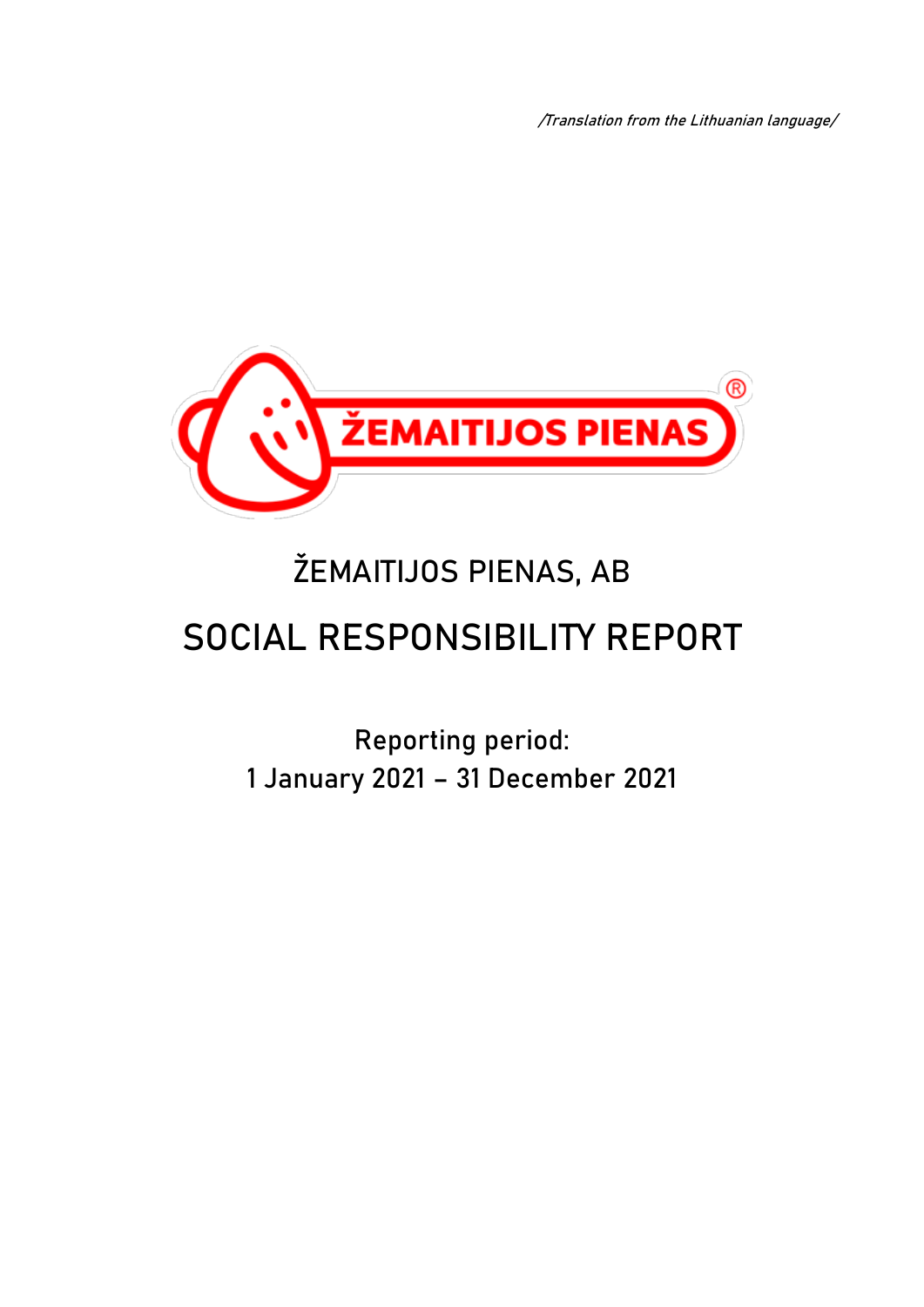

# TABLE OF CONTENTS

| Šilutės Rambynas, ABF - a subsidiary of ŽEMAITIJOS PIENAS, AB 18 |  |
|------------------------------------------------------------------|--|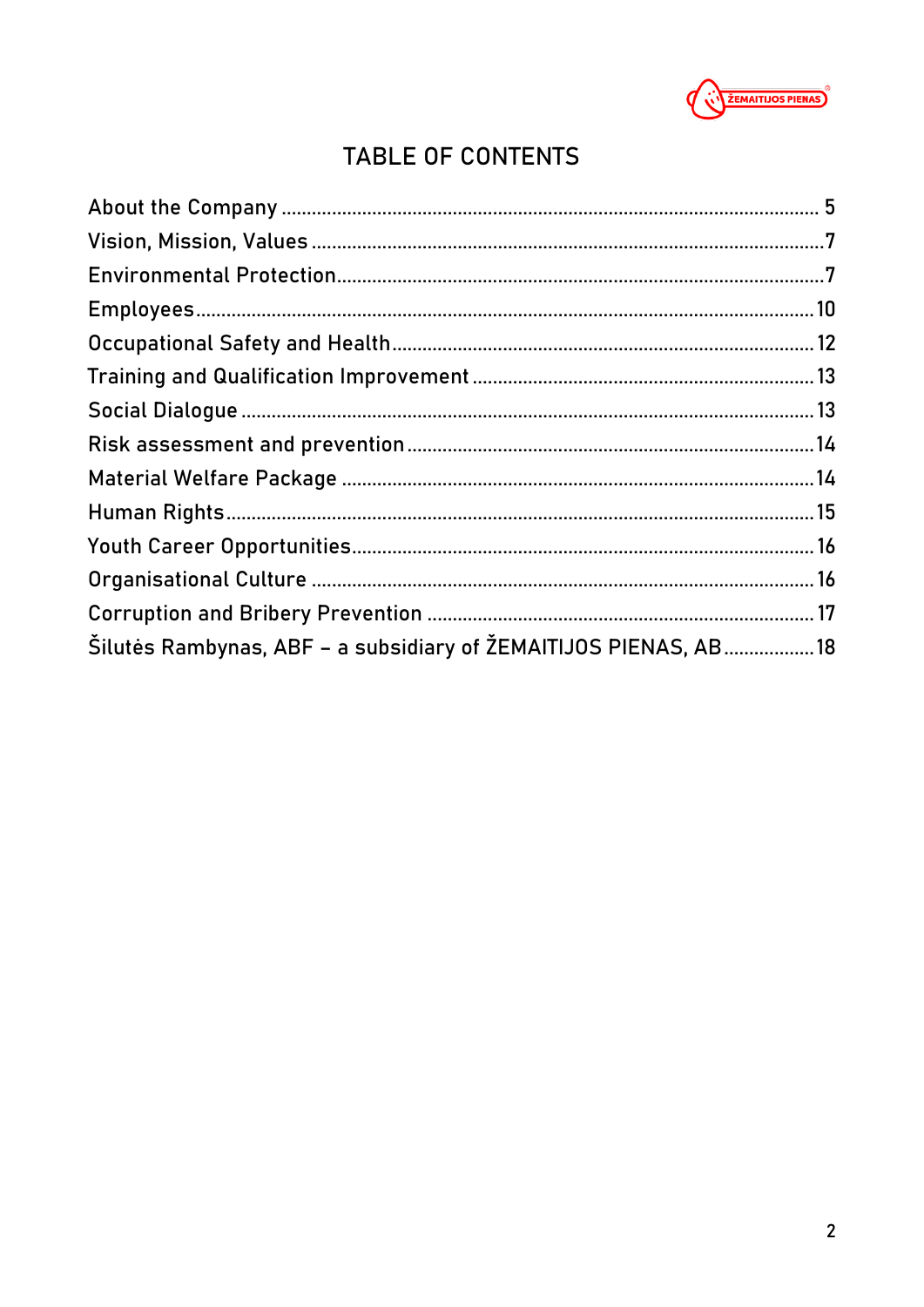

# **ŽEMAITIJOS PIENAS, AB**

# **SOCIAL RESPONSIBILITY REPORT**

This social responsibility (SR) report provides an overview of the social and environmental protection activities implemented or planned to be implemented by ŽEMAITIJOS PIENAS, AB, a public limited liability company (*Lith. akcinė bendrovė (AB)*) registered in the Republic of Lithuania and having its head office at Sedos Str. 35, Telšiai, Lithuania (hereinafter 'the Company'), along with an assessment of the results already achieved, thus, informing the Company's stakeholders (consumers, employees, partners, suppliers, investors, authorities, non-governmental organisations, civic society and other entities) about its responsible business practices. This report is prepared not only because it is mandatory according to the Law on Company Financial Statements of the Republic of Lithuania, which implements the EU Directive 2014/95/EU, but also the Company's understanding that social responsibility reporting promotes innovation and learning, which helps companies grow their business, increase the value of their organisation and strengthen their image as an employer.

The report has been prepared according to the Global Reporting Initiative (GRI) and non-financial reporting guidelines. This is the fifth social responsibility report prepared by ŽEMAITIJOS PIENAS, AB, and, although being a separate document, it is related to the Company's annual report and is published in accordance with the procedure established by the legal acts.

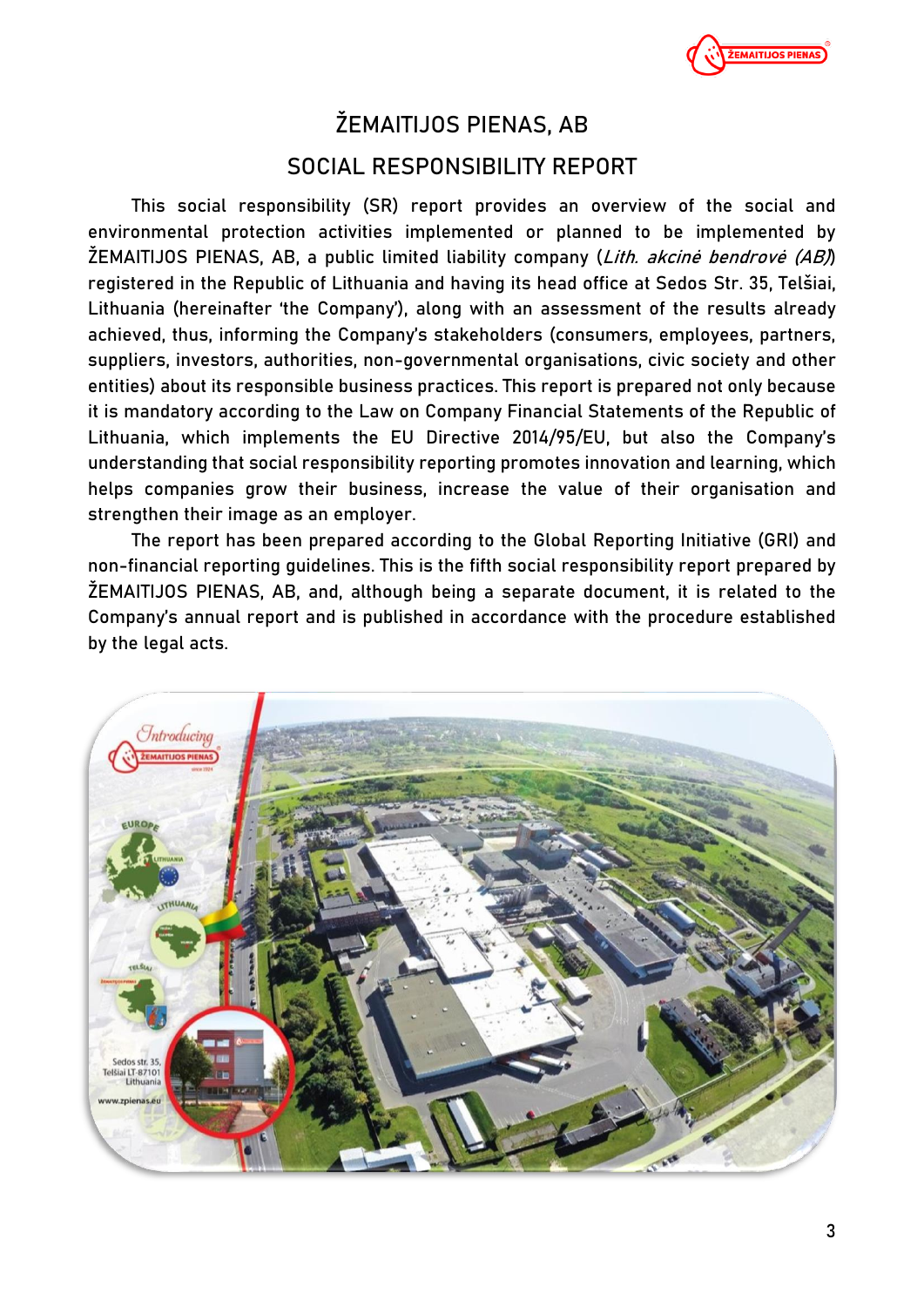

#### **Word from the CEO**



The origins of ŽEMAITIJOS PIENAS, AB date back to 1924, when the Telšiai Dairy was established. Thus, we are approaching the anniversary of the Company that will soon be marking its 100th year of operation. We say 'thank you' for the longevity, the extensive experience in the production and sale of highquality dairy products and the Company's reputation to our employees, their families, our customers, business partners, the community around us and the environment in which we operate. We are continually implementing advanced production technologies for the consumers, our customers and partners, striving to ensure high quality and responsibly contribute to their well-being by supporting social initiatives. We value long-term

partnerships and the development of a sustainable business model.

In 2021, we invested in the equipment renewal and modernisation in individual production units, optimised and perfected production processes to improve the working conditions of our employees and to ensure the production capacity that enables us to fully supply Lithuanian consumers with products favoured by them, as well as to focus on export countries, ensuring compliance with the requirements of the international standards governing food safety and quality.

Striving to ensure sustainable production, we optimise the amount of wrapping and packaging materials used for our output, and focus on packaging made from recycled raw materials. We strive to follow the principle of "circular production", and we are looking for solutions concerning the recycling and further use of secondary raw materials and waste.

As the COVID-19 pandemic continues, we are focusing on the development of products oriented towards a biological and functional value, which strengthens the human immune system through the prism of food.

Our constant goal is the best quality, therefore, we steadily consult with the leaders of the dairy sector around the world and invest in the latest technologies. We expand the variety of our products, increase the competence of our employees and take care of social and environmental protection issues. We believe that the sustainable growth of the Company is only possible through constantly taking care of the well-being of our employees, the community and the environment around us in cooperation with our customers and other stakeholders based on innovation and pursuing sustainable development.

CEO Robertas Pažemeckas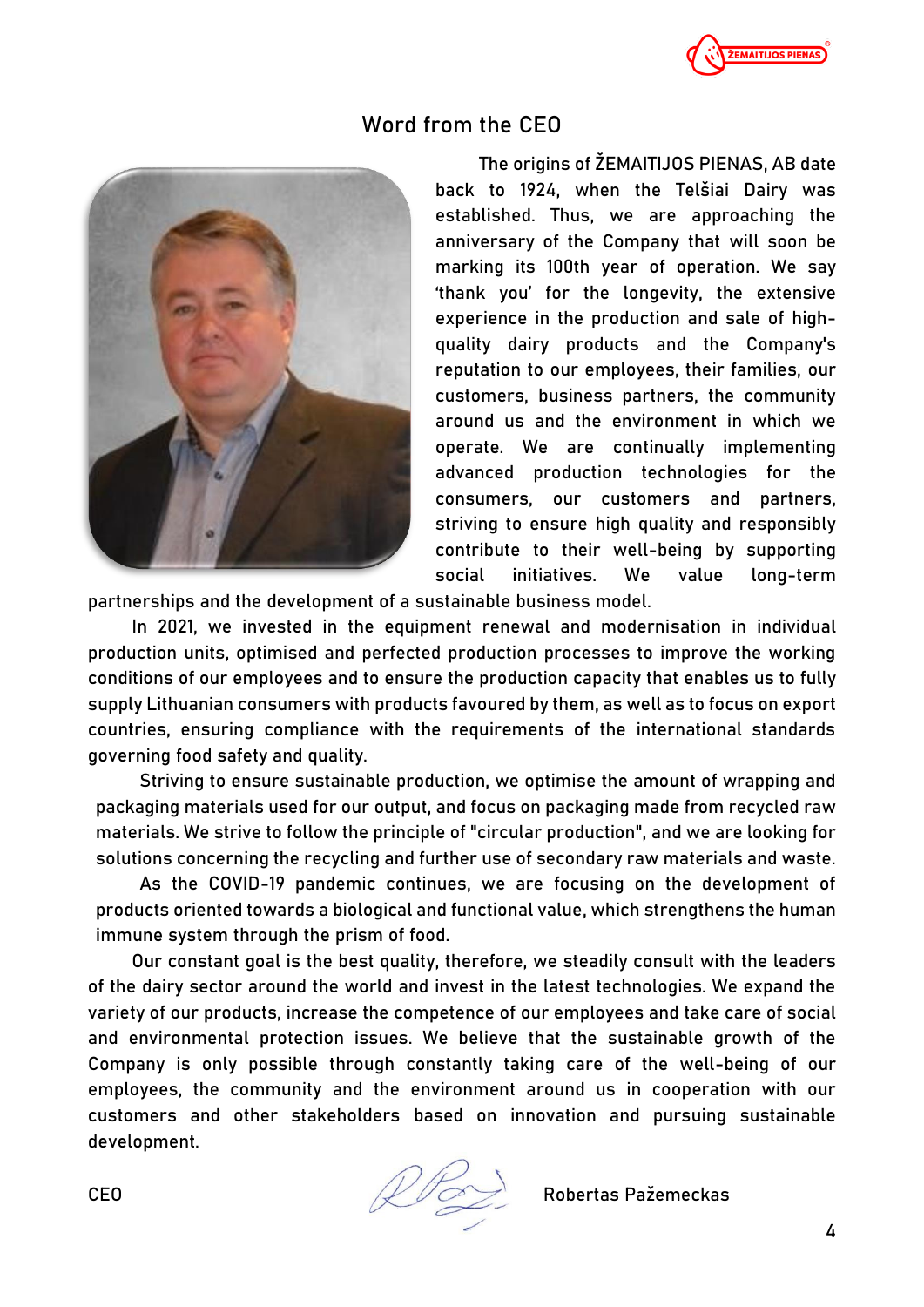

# **About the Company**

ŽEMAITIJOS PIENAS, AB has its structural subdivisions with warehouses and transport in Vilnius, Kaunas and Panevėžys.

The group of companies of ŽEMAITIJOS PIENAS, AB consists of ŽEMAITIJOS PIENAS, AB, the parent company, and Šilutės Rambynas, ABF, a subsidiary.

As of 1997, the Company's ordinary registered shares have been included into the Baltic Secondary Trading List of Nasdaq Vilnius stock exchange market.

ŽEMAITIJOS PIENAS, AB is a Lithuanian dairy company with long dairy processing traditions who cherishes classic dairy production recipes and technology, promotes the revival and consumption of heritage and cultural products with a century-old history, as well as strives for innovation, developing and offering new and unusual products for its consumers.

The beginnings of ŽEMAITIJOS PIENAS, AB date back to 1924 when the Telšiai Dairy was established. At the time, the diary's capacity was regarded as truly high. In 1984, the Company moved to new premises and was carrying out its activities successfully up to the opening and privatisation of Telšiai Cheese Factory, which was the largest in the Baltic States.

Impeccable work and quality are the Company's flag, which undoubtedly signifies that ŽEMAITIJOS PIENAS, AB is a reliable and solid company, established in the local market and promoting Samogitia and Lithuania all over the world. Currently the Company employs over 1200 professional and creative employees, whose substantial contribution, optimism and wisdom enables the Company to seek ambitious goals and overcome new challenges both in local and international markets.

With years of work experience and unique recipes, the Company can offer its consumers a wide range of products, known for their excellent taste and high quality. Today the Company produces over 200 dairy products that consumers know and like, including DOBILAS organic dairy products and the exclusive vitamin D-enriched SAULUTĖ fresh



dairy product group, helping to maintain the normal functioning of the immune system. The products of the MAGIJA brand have earned consumers' trust and astonishing popularity since the very beginning. Buyers also love GERMANTO semi-hard cheese, a wide range of RAMBYNAS brand products, and PIK-NIK mozzarella-type cheese strings.

DŽIUGAS hard cheese is the pride of both the Company and Lithuania, earning as many as 78 highest awards for quality at numerous Lithuanian and international exhibitions.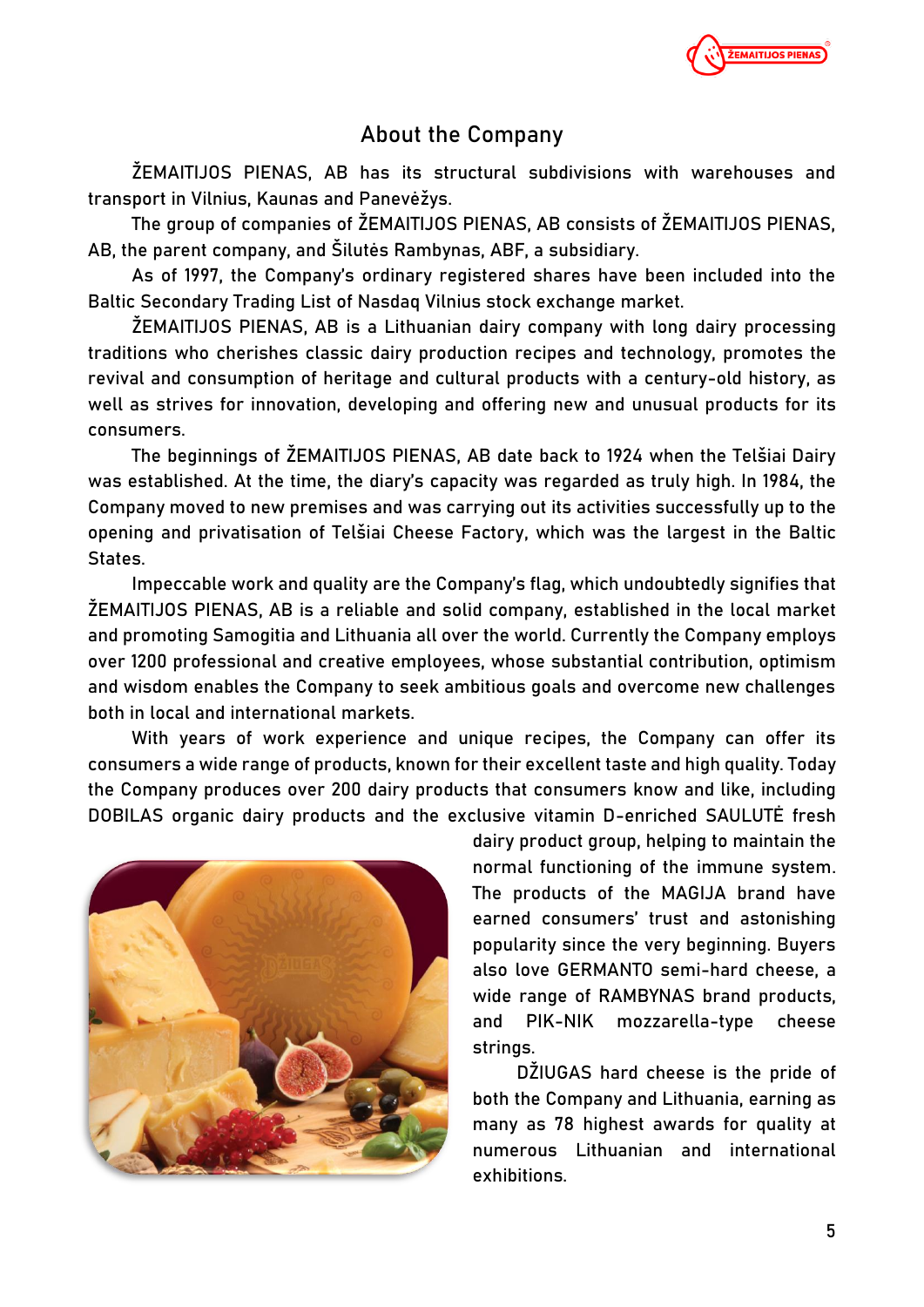

The cheese of the DŽIUGAS brand produced by the Company has been granted the Protected Geographical Indication (PGI) status by the European Commission, connecting the status with the Telšiai region. For a product to earn the Protected Geographical Indication status, it is necessary to prove the product's relations with a specific geographic region and difference from similar products produced in other places.

It should be noted that the Company uses only high-quality ingredients not only for the production of the existing range but also in the development of new products, while maintaining high requirements for the quality. In 2021, the Company invested in the renewal and modernisation of the equipment of individual production units in order to optimise production processes and to ensure the efficiency of management of risk factors related to food safety in the manufactured products.

The Company is proud of its milk, kefir, yoghurt, sour cream, cream, cottage cheese and glazed curd cheese bars, as well as butter, natural and seasoned mixtures of spreadable fats and many other products favoured by consumers. The Company also promotes national culinary heritage. The production of certain products of the Company is based on traditional technology and uses only traditional raw materials and additives, which grants these products of unique taste certificates of the Lithuanian Culinary Heritage Fund and the special Fund mark.

Taking into account the needs of consumers, ŽEMAITIJOS PIENAS, AB makes efforts to promote a healthy diet and therefore develops products that not only are pleasing to the palate and fill the stomach, but also help maintain a good digestive system: the Actifeel product line - yoghurts with functional fibres free of added sugar was developed to that end. The Company also plans to develop and manufacture a product line that will be technologically and functionally adapted to the group of consumers who are allergic (to proteins) or have certain milk components (lactose) intolerance.

As of the end of 2016, all inspections concerning the compliance with international food safety standards have been carried out without prior coordination, i.e., all audits are carried out under the unannounced audit programme, which guarantees the reliability and transparency of the audits. The Company is continually improving and perfecting the integrated quality and food safety management system that meets the requirements of the BRC and FSSC (ISO 22000, ISO/TS 22002-1) international standards. In 2021, 41 product was certified additionally according to the KOSHER certification, which proves that the food products are of high quality, suitable for human health and reliable. In order to meet the requirements of export trade networks, it is planned to continue certifications according to the available schemes for the coming year, to expand the scope of the BRC certification and undergo additional certification according to the requirements of IFS (International Food Standard).

Even in the context of the Covid-19 global pandemic, the Company continued certifications according to established schemes by performing risk assessments remotely. The general conclusion of the audits is that ŽEMAITIJOS PIENAS, AB complies with the requirements of the above-mentioned international food safety standards that are recognised by the Global Food Safety Initiative (GFSI).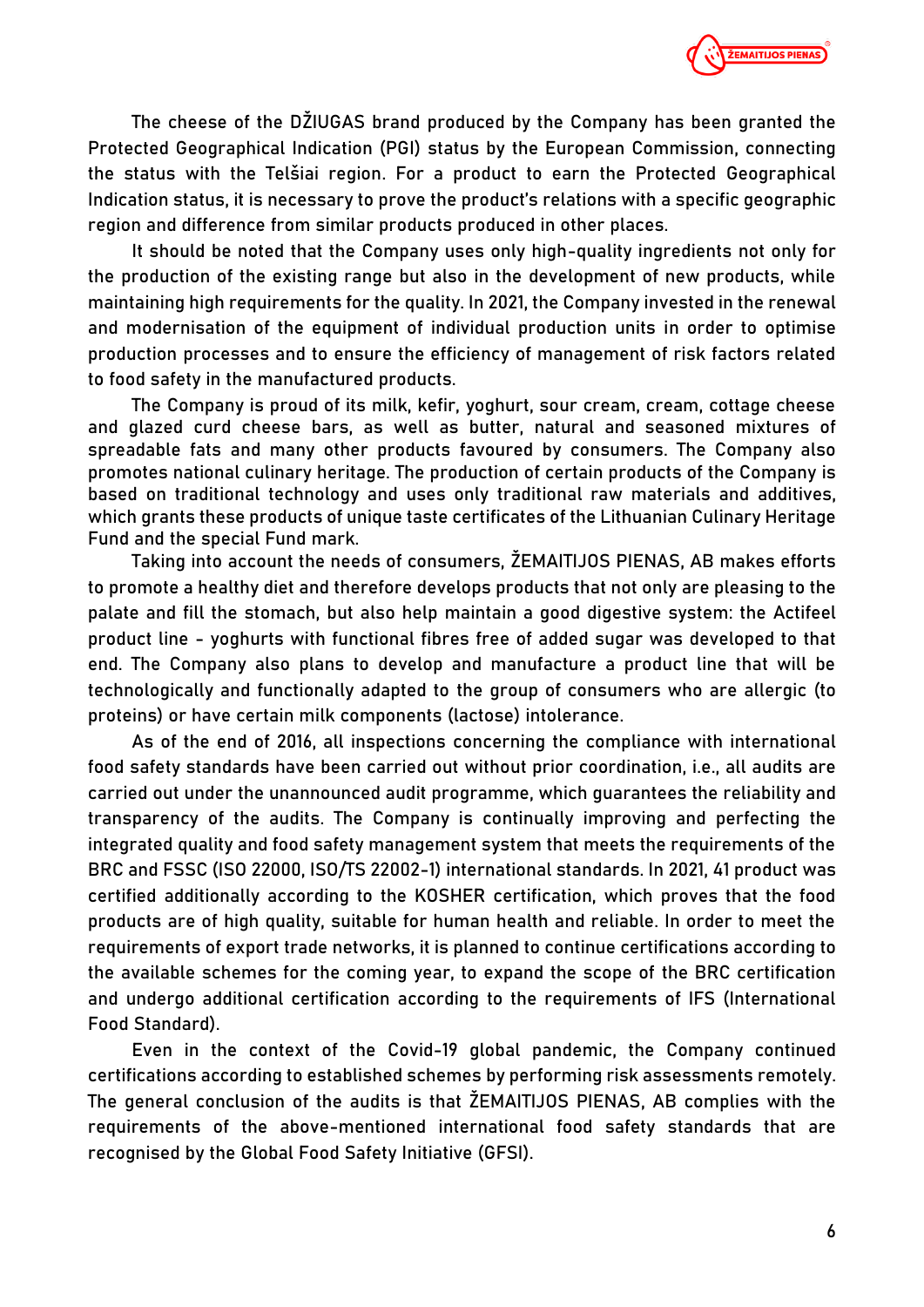

#### **Vision, Mission, Values**

In order to achieve a leading position in the Lithuanian dairy market, the priority of ŽEMAITIJOS PIENAS, AB is not only to produce high-quality, healthy and safe products that would become a benchmark of exceptional taste for consumers, thus developing consumers' habit of choosing goods only with the ŽEMAITIJOS PIENAS brand. The company integrates key performance indicators (KPIs) related to sustainability principles such as environmental, social and personnel, human rights, anti-corruption and bribery.

We keep striving to satisfy our clients' expectations and look for new markets, establishing there not only through our excellent products, services and different types of development but also by attracting specialists who would represent the Company's interests while cooperating with our clients, as well as market and social partners in a professional way.



# **Environmental Protection**

According to the criteria established by the Rules for the Issue, Renewal and Revocation of Integrated Pollution Prevention and Control Permits, ŽEMAITIJOS PIENAS, AB is attributed to companies using equipment that requires special permits issued according to the said rules. Already back in 2006, the Company was issued an Integrated Pollution Prevention and Control Permit that does not expire but is modified in the event of relevant changes. One of the priority directions of sustainability is the impact on the environment. The Company constantly monitors its performance indicators, plans and implements the latest technologies that would reduce production and operating inputs and energy costs, conserve natural resources and improve the Company's environmental condition in every way.

Being socially responsible and taking care of the environment and its preservation, the Company invests in energy saving, improvement of business management processes, and tries to allocate funds to other activities as much as possible.

ŽEMAITIJOS PIENAS, AB also uses all kinds of measures to preserve natural resources and rationalise their use. We all know that natural resources determine the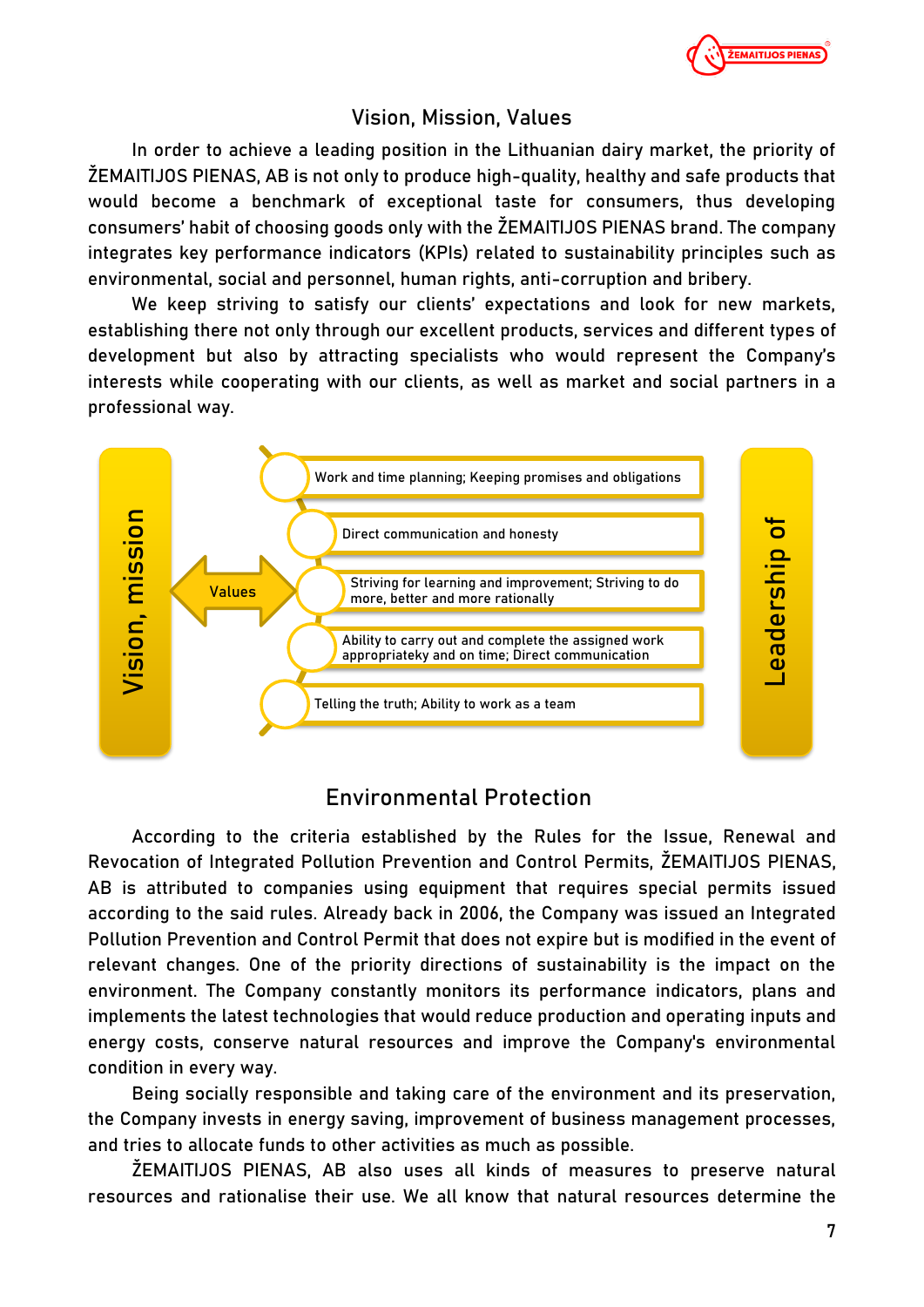

economic development of a country. Countries that save natural resources have much greater opportunities to develop their production, trade and social sphere. The Company does not lag behind the global trends in the sustainability of packaging, therefore, the amount of prepacking and packaging materials used is being optimised, and the following was achieved within 2021:

- − Changing the construction of the corrugated cardboard boxes facilitated the packaging of the products and, at the same time, eliminated the use of the adhesive tape. The changes were made in order to reduce the amount of corrugated cardboard used, as well as to meet the requirements of retail networks' shelves;
- − Possibilities were assessed and actions taken to reduce the amount of plastic for product packaging;
- − Tests aimed at replacing multi-component plastics (Code: 7OTHER) with one-component plastics that are easier to recycle were conducted and are being continued;
- − Packaging containing PVC was abandoned and replaced according to the main packaging used;
- − After evaluating the logistics features relating to product packaging, corrugated cardboard boxes made of 100% recycled cardboard are used for this purpose;
- − Tests aimed at reducing the amount of wrapping/packaging materials for internal use are conducted.

The Company is well aware of the fact that, in case of lack of responsibility, Company's activities could cause a lot of damage to the nature and that only a complex application of the economic, legal, technical and biological measures can ensure a rational use of natural resources now and in the future. Therefore, the effect on the environment is controlled according to coordinated monitoring programmes. Company development and technology updates are subject to environmental impact assessments to ensure that the Company's development is in line with the established environmental protection standards, as well as the monitoring of the production waste, biofuel quality and other factors that could affect our environment is carried out. The Company is continually updating its vehicle park in order to reduce air pollution from mobile sources. To reduce pollution from stationary sources, the Company uses the best production technologies available.

The waste is managed according to environmental requirements via the GPAIS environmental data storage e-system (product packaging waste information system), and the Company also submits (forms) quarterly waste accumulation accounting reports and accounting reports on the released/imported packaging waste. Hazardous and nonhazardous waste is stored, managed and sorted out in the area in a way to prevent its negative effect on the environment, and their storage locations are marked appropriately.

The Company cooperates with Green Genius, UAB who recycles the end-of-life organic and industrial waste generated in the Company's operations at the biogas power plant of Green Genius, converting it into renewable source of heat and electricity and into fertilizers. In this way, the Company contributes to creating a cleaner environment, implementing the principles of the circular economy and tackling climate change.

ŽEMAITIJOS PIENAS, AB sorts packaging waste at the place where the waste is generated, pressing it, and preparing for recycling. The Company also separates the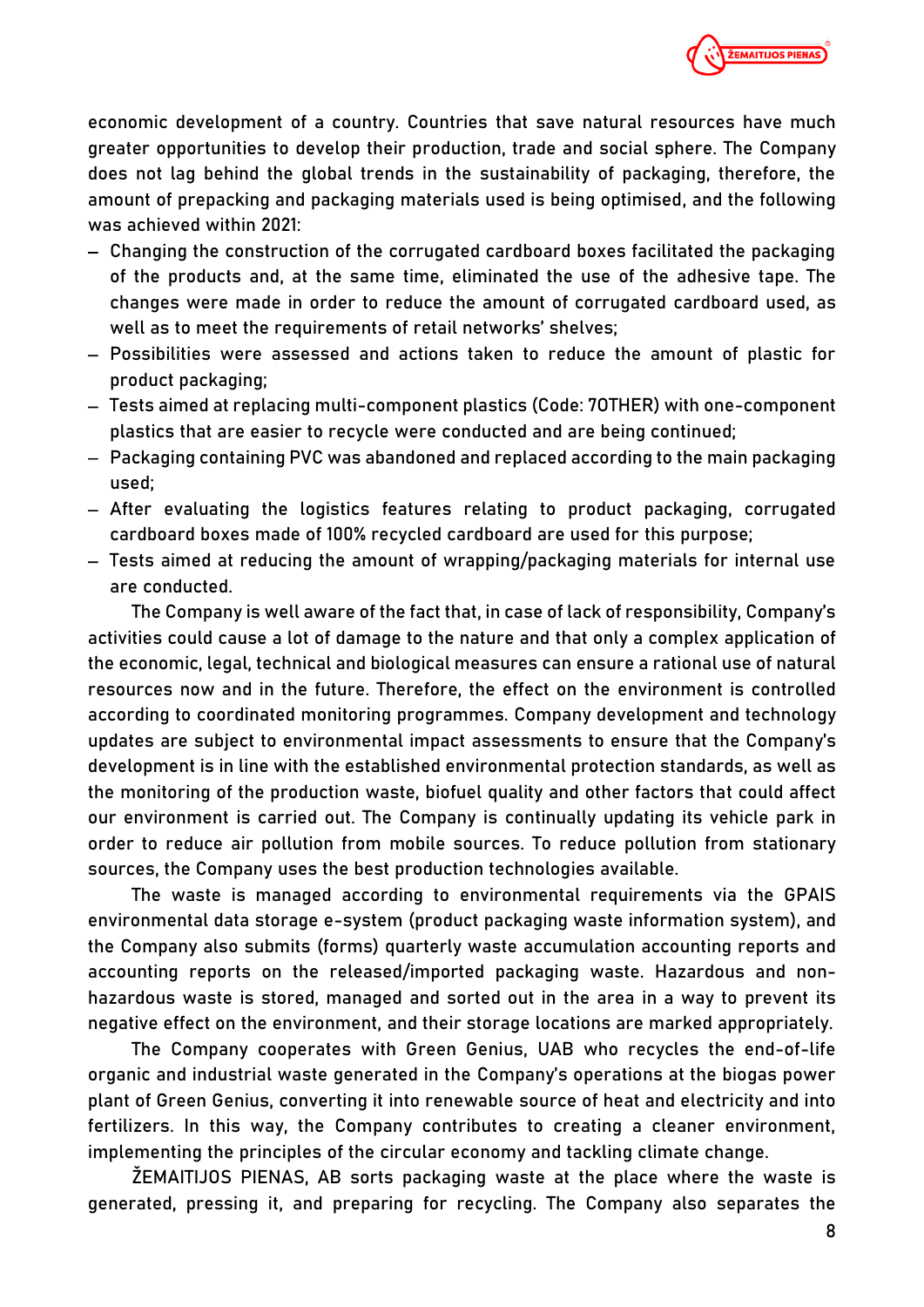

packaging waste that is not suitable for recycling, which is transferred systematically to collectors and processors of such waste. Packaging plays an important role in the production process of ŽEMAITIJOS PIENAS, AB. The products are packed into glass, PET, plastic, paper, combined, wooden and other packaging. For the purpose of efficient packaging waste management, in 2021, the Company cooperated with Gamtos ateitis, VŠĮ, which took care of collecting and recycling the packaging. For the revenue received from ŽEMAITIJOS PIENAS, AB for the submitted documents proving that the waste was processed, Gamtos ateitis, VŠĮ has undertaken to educate the society on the issues of waste management, as well as to contribute to the development of the infrastructure for collecting packaging from the consumers, i.e., to supply residents with appropriate containers for sorting waste.

The Company strives to be as sustainable as possible, so it is constantly implementing investment projects to introduce new modern technologies enabling to use renewable energy resources more efficiently, reduce emissions to the environment or apply other environmental protection measures.

ŽEMAITIJOS PIENAS, AB is constantly conducting research and expanding in the search for new, eco-friendly operation models. In 2018, a new version of the AXAPTA business management system was introduced, which helps us conduct the accounting, prepare and submit reports and data to other systems even more accurately.

In the course of 2021, the Company was implementing investments planned for 2021- 2022 and aimed at production development, which contributed to increasing the Company's competitiveness, raising the level of automation and technical support, as well as improving the quality of products, employee working conditions and occupational safety. Apart from that, measures enabling to reduce waste pollution and ensure sustainable management of environmental protection requirements were implemented.

In order to reduce its greenhouse gas emissions, the Company seeks to avoid the use of equipment using Freon gas or to purchase equipment that uses a more environmentally friendly R-32 refrigerant with a lower carbon footprint. In the first half of 2021, the Company acquired its first fully electric commercial vehicles. The goal is by 2025 to replace 50% of all cars used by the Company with semi-electric (hybrid) and fully electric cars.

2021 the task of the sustainability specialist was to involve all structural divisions of the Company in sustainability project activities, where each division carries out environmental monitoring, at the same time integrating all procedures related to environmental safety in the Company by preparing the Sustainability Strategy, which is assessed and approved by the Company's Board members.

The Company measures wastewater pollution in each subdivision individually which allows to control, analyse and take preventive action against the entry of polluted wastewater into the released wastewater flow, it has allowed to improve general communication between the subdivisions and identify the areas that require more investments or organisational measures for solving problems.

The Company has been actively implementing and promoting the use of renewable resources. ŽEMAITIJOS PIENAS, AB has a 10MW biofuel boiler room that uses renewable energy resources – wood chips (SM2), instead of natural gas. In 2021, 14,845 MWh of gas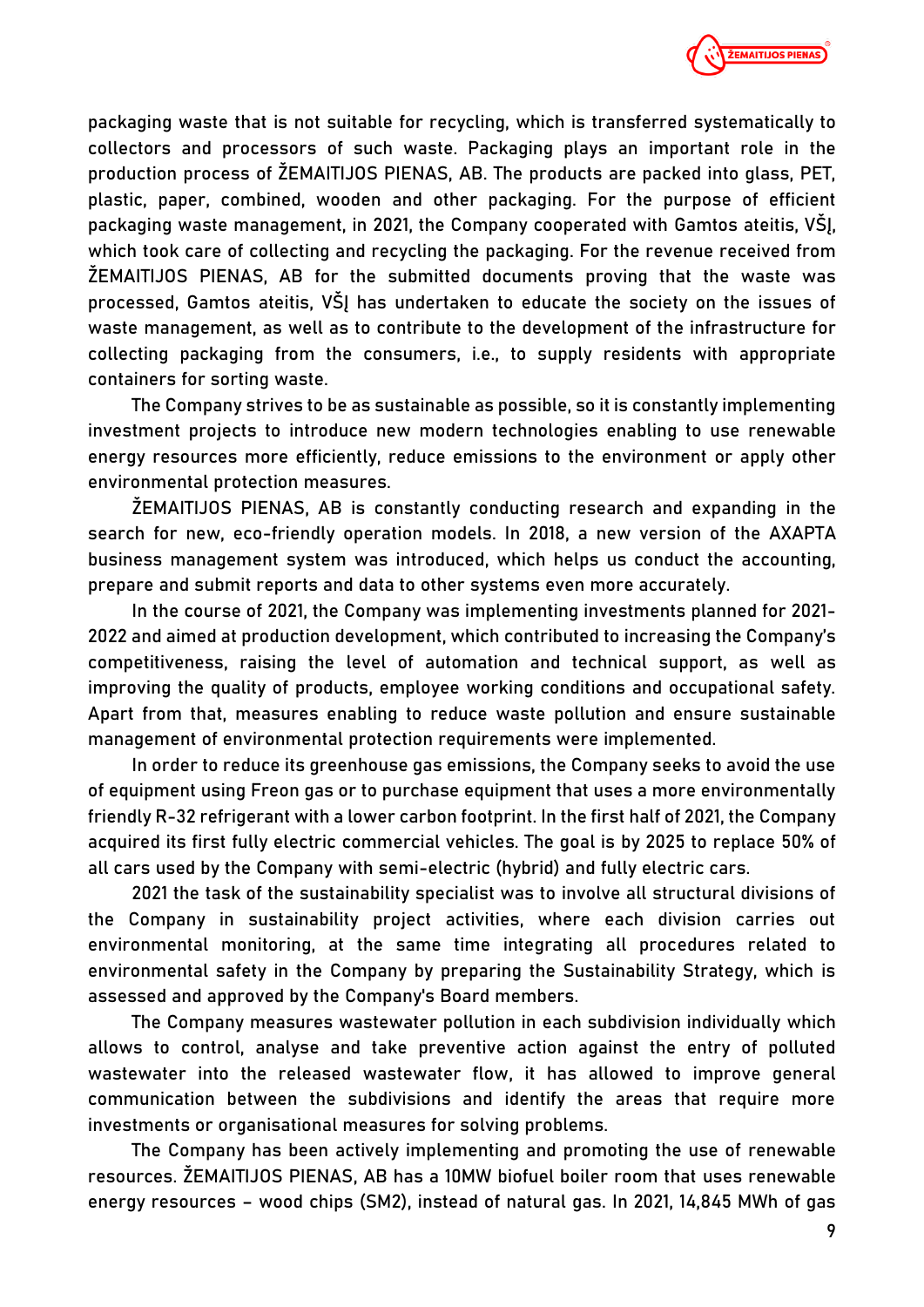

was used, which is 2.25 percent less than in the previous year. The Company consumed 4,595,357 toe of biofuel in 2021, which means that, compared to 2020, the use of biofuel increased by 9.93 percent.

As of 2017, the Company uses electricity from renewable energy sources for its production processes. In 2021, the quantities of natural milk processed by the Company increased by 2.5%, milk powder production increased by 11.00% and cheese production by 9.76% compared to the respective data of 2020. Higher production volumes resulted in higher electricity consumption in the Company. In 2021, consumption of electricity totalled 22,422MWh, which means 3.91% more than in 2020, while water consumption equalled 911,659 m3, which marks an increase by 3.69% compared to 2020.

The Company respects and observes the laws of the Republic of Lithuania related to environmental protection and pays all compulsory pollution taxes on time. When selecting suppliers, ŽEMAITIJOS PIENAS, AB takes into consideration supplier application of environmental protection strategies and compliance with environmental protection requirements, as well as requests guarantees concerning the appropriate treatment of the transferred waste.

In the future, ŽEMAITIJOS PIENAS, AB will continue to make every effort to become more and more environmentally friendly. We expect to be able to use even more energy from renewable sources in our activities and to reduce greenhouse gas (GHG) emissions.

#### **Employees**

On 31 December 2021, ŽEMAITIJOS PIENAS, AB had 1,249 employees. The ratio of men to women in 2021 was roughly equal: about 54 percent (669 employees) of men (670 men in 2020) to 46 percent (580 employees) of women (572 women in 2020). In 2021, the Company had 18 persons with disabilities employed (16 employees with disabilities worked for the Company in 2020).

The Company is implementing the Human Resources Policy actively and responsibly, prevents discrimination of employees on any grounds and integrates employees from all age groups into the labour process (See Diagrams 1 and 4). For the summer period, the Company hired temporarily 100 young and inexperienced persons, aged 15-22, able to integrate into the Company processes easily. They are eager to get to know the specifics of work and learn from the experienced employees of the Company. It is quite often that young persons, having worked with the Company during their summer holidays, return to the Company to continue their careers after finishing studies.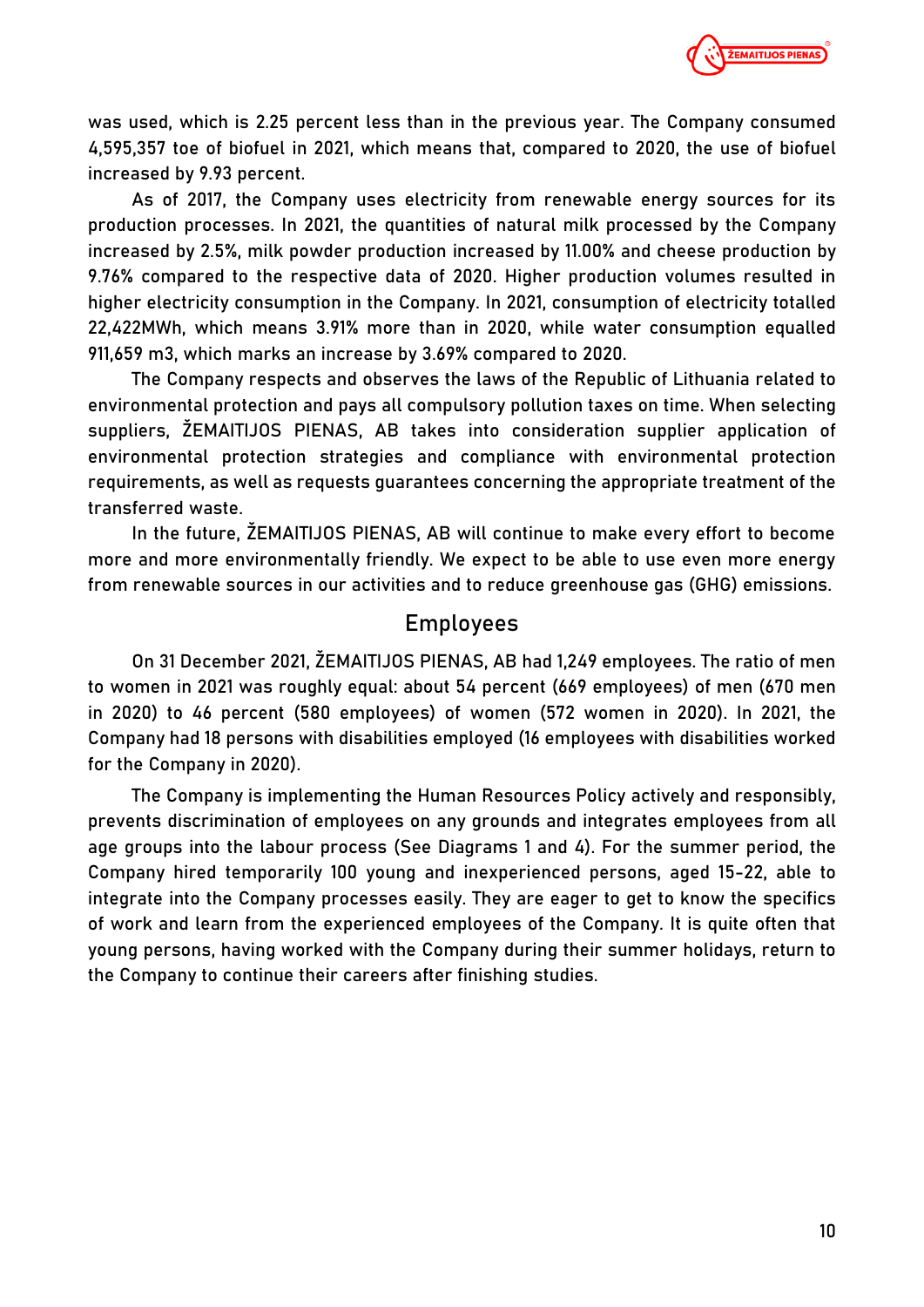





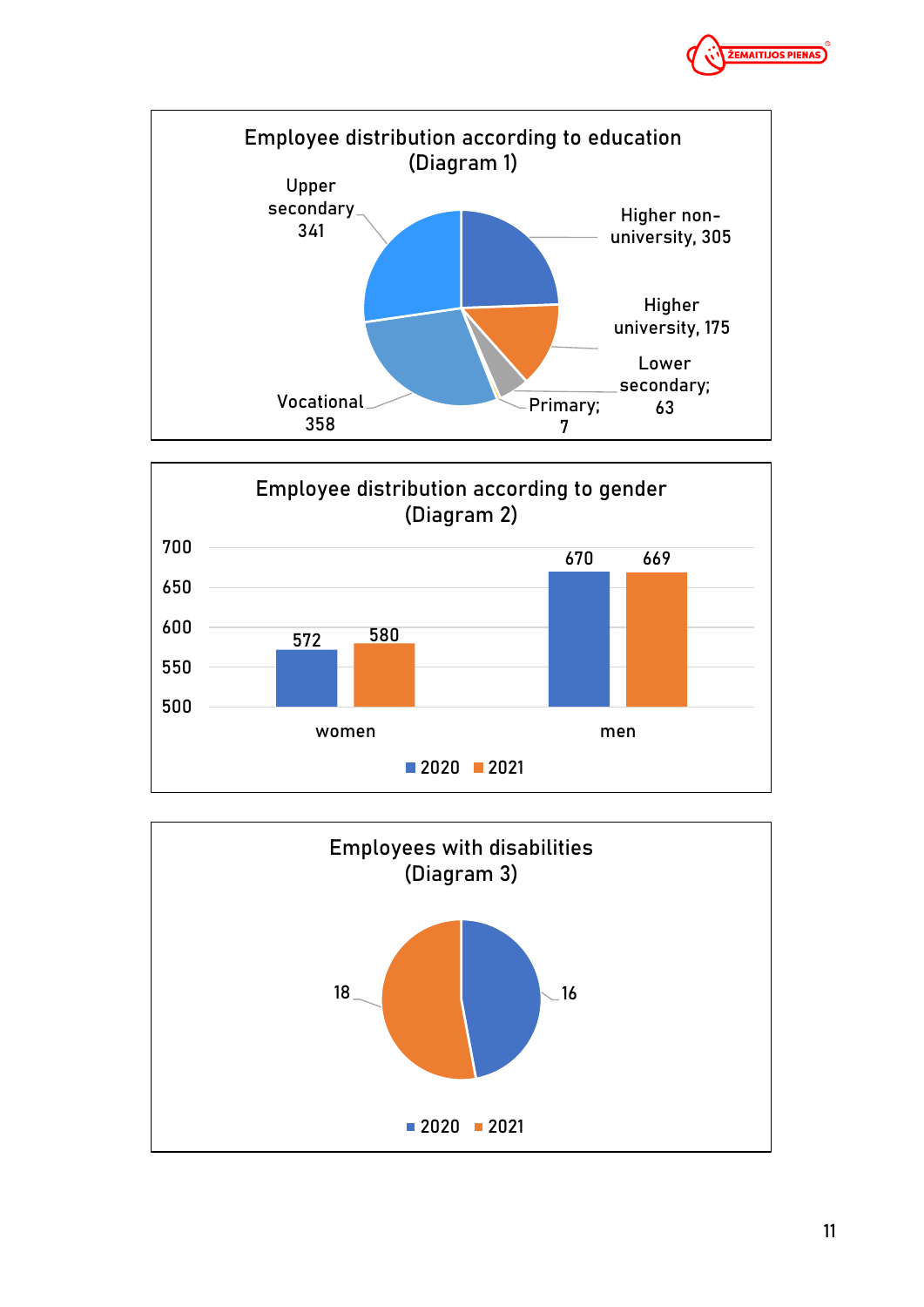



#### **Occupational Safety and Health**

The Occupational Safety and Health Service, consisting of employee safety and health specialists, and occupational health specialists, has been established in the Company to implement occupational safety and health measures. The specialists of the said service participate in conferences, seminars and trainings every year to improve their qualification.

All structural subdivisions and departments of the Company have employees/subdivision managers trained on occupational safety and health, who are responsible for the employee safety and health, and fire safety in their subdivisions. These employees conduct ongoing risk assessment, violation control, employee instructing and perform other functions to ensure occupational safety and health.

In view of the 2021 The company and its group companies managed to control the circumstances of the Covid-19 pandemic by mitigating the impact of risks to an acceptable level. The Company's management is constantly reviewing and updating its risk management strategy and measures to manage the risks of the Covid-19 pandemic to employees, business partners, society and the environment.

The Company continually strives to ensure that all employees of ŽEMAITIJOS PIENAS, AB are trained and instructed in occupational safety and health issues. All newly recruited workers, prior to starting fulfilling their job functions, are trained in occupational safety and health, fire safety, first aid provision and familiarise themselves with the preventive measures concerning the management of the Covid-19 virus. Also, all persons to be employed by ŽEMAITIJOS PIENAS, AB undergo health checks in a health care institution and hygiene training for work that relates to handling of food products.

In controlling the virus, measures have been taken to ensure that the employees who are subject to mandatory testing in accordance with the legal acts of the Republic of Lithuania experience as little inconvenience as possible. ŽEMAITIJOS PIENAS, AB has a personal health care institution's license issued by the State Health Care Accreditation Agency under the Ministry of Health. The Company has the opportunity to perform employee testing independently in its medical offices: to conduct rapid serological tests of antibodies and SARS-CoV-2 antigen tests, to enter the test orders and results into the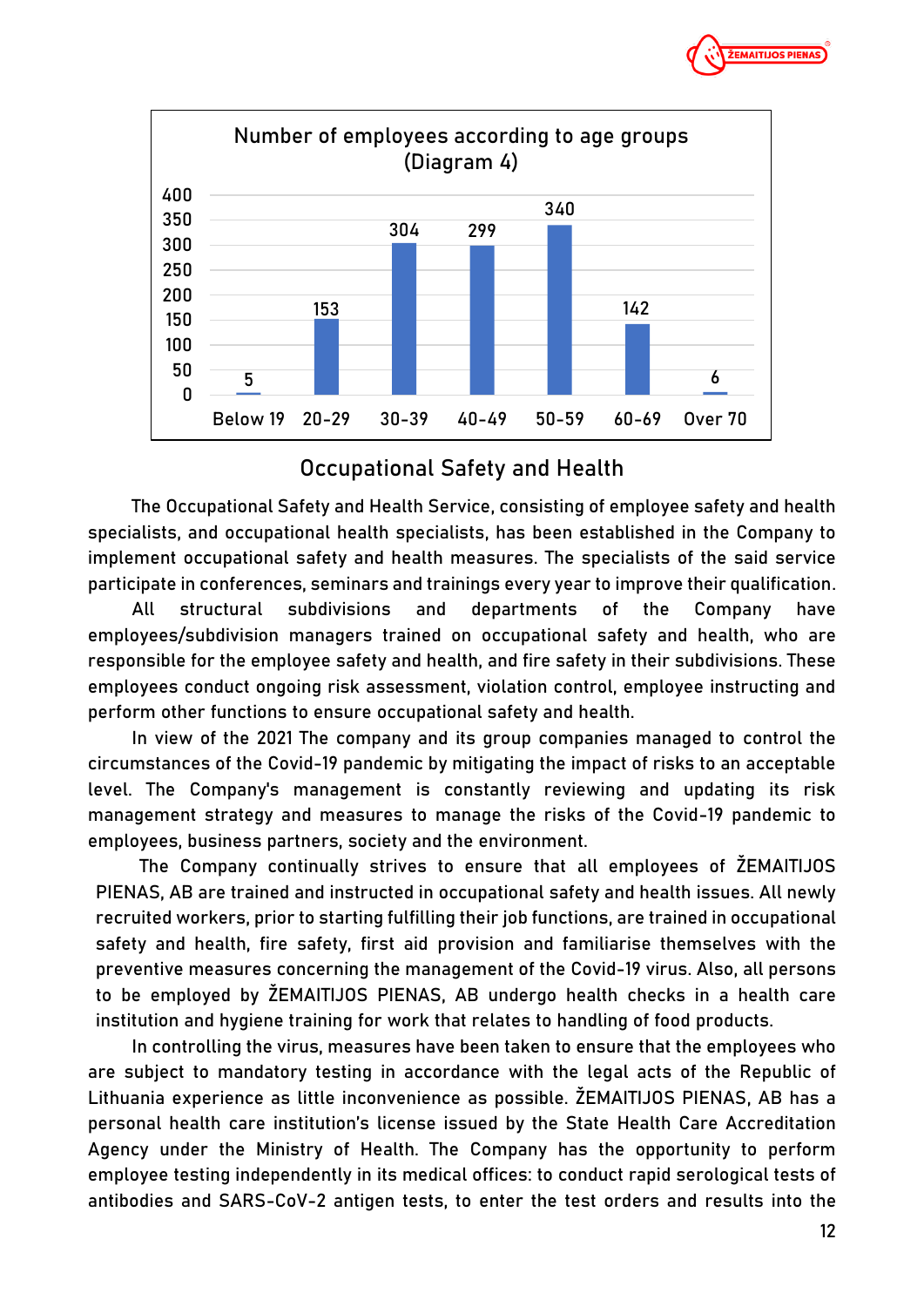

information system for Electronic Health Services and Collaboration Infrastructure. Nevertheless, the Company encourages the employee vaccination, as this is the only way to control the spread of the disease more easily, reduce the number of serious cases and protect the health system, as well as avoid negative consequences for the economy.

# **Training and Qualification Improvement**

All employees of the Company have the opportunity to improve their knowledge and skills by participating in internal and external trainings/courses/seminars/conferences. In 2021, 1,239 employees participated in internal trainings and 524 in external trainings. The Company conducts knowledge assessments/ certifications for managers, professionals and production staff.



A development programme for the management reserve was conducted in 2021. It consisted of training on the following seven topics: "Priorities of managerial work", "Organisation of team work", "Public speaking", "Planning and management of managerial time", "Constructive communication of a leader", and "Professional and personal change management", as well as included presentation of educational tasks, assessment of knowledge, summary of results and feedback to the management.

At the end of 2020, the Qualification Improvement of Employees of Enterprises at the Workplace contract was signed under the project No. 09.4.3-ESFA-K-827-04-0028 cofinanced by the EU Structural Funds. The objective of the project is to ensure continuous maintenance of employee qualification level, professional mobility and the ability to reorient quickly to other activities. The project aims to organise qualification improvement trainings for the Company's employees at the workplace. 189 employees had trainings in the Company's production units February to December of 2021. Another 191 employees are planned to undergo training under the project in 2022.

# **Social Dialogue**

One of the priorities of a sustainable company is employees. The Company started microclimate research in 2021, which will continue more. During confidential personal interviews conducted by the Company's Internal Audit and the employees of the HR Department, the employees express their opinion on the working conditions, managers, colleagues, and other issues relevant to them. The opinion of employees is analysed and, following the analysis, solutions to improve working conditions and the microclimate are implemented.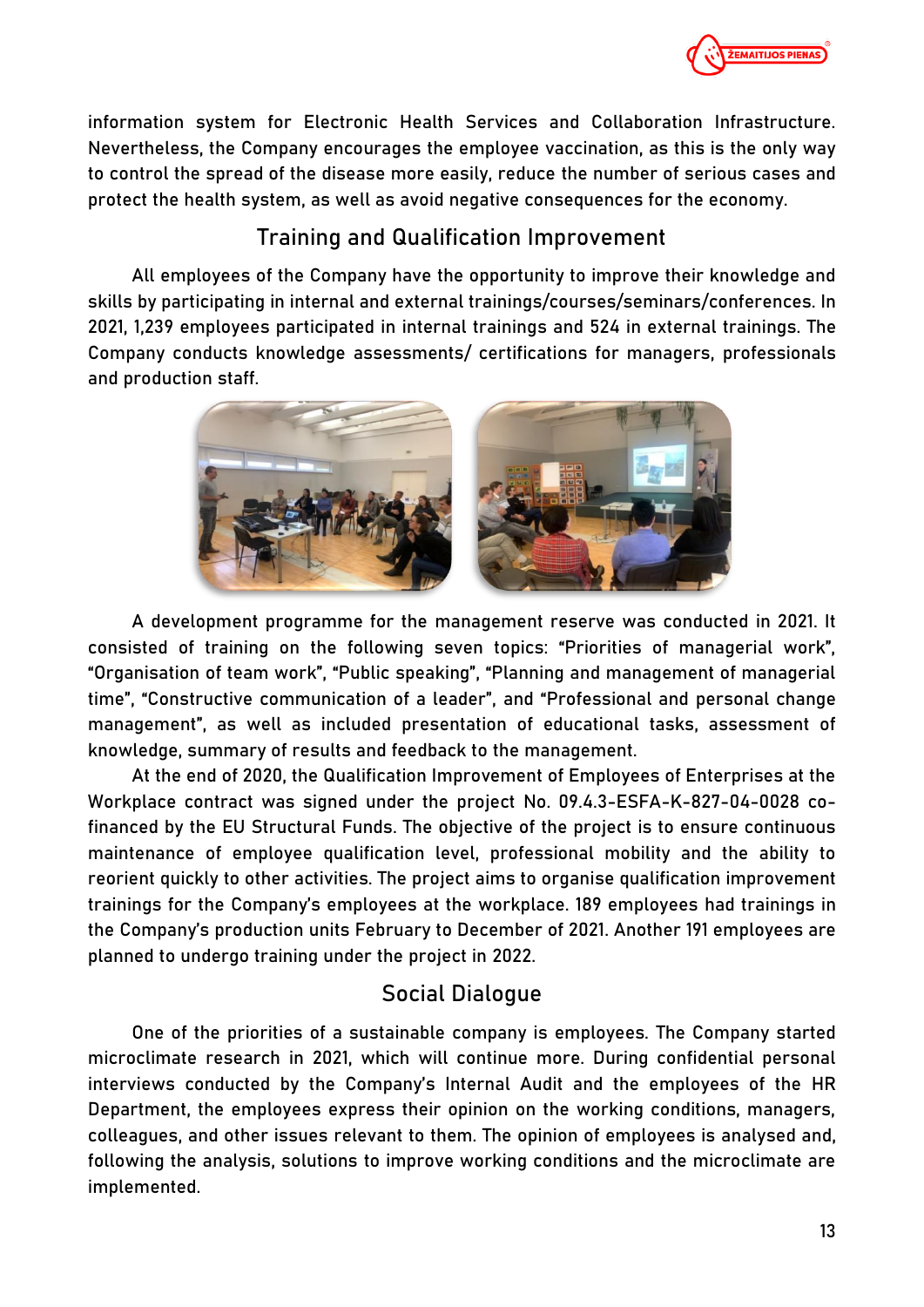

Each year, the Company devotes part of its investments to reducing hard work and eliminating physical activity. Manual work relating to technological processes is reduced though mechanisation and automation, as well as by shortening the raw material/product transportation distances in the production departments, making use of electric easy-tooperate trolleys.

Robotic and palletizing equipment for product packaging is installed for the packaging of the end product. Where robotization is not possible, vacuum lifts are integrated. Apart from that, attention is paid to the digitization of processes and the graphical representation of information, thus reducing the number of "paper registers" to be filled in by employees.

#### **Risk assessment and prevention**

The Company carries out an initial assessment of workplace risks and a continuous assessment of work-related risks before the planned work is performed. The Company also implements a risk assessment system that specifies:

- to strive for the prompt management of internally identified risks related to compliance with laws and regulations in order to maintain the production and supply of quality products, ensure consumer safety, satisfaction and appropriate customer relations;
- to sustain resource efficiency strategies; enable an optimize proactive approach to auditing and compliance identification / recovery processes; promote the monitoring and reporting of functional compliance;
- help improve decision-making, planning and prioritization by assessing opportunities and threats;
- promoting value creation by enabling management to respond quickly, efficiently and effectively to future events that create uncertainty and indicate a significant threat or opportunity.

The purpose of The Risk Management System is to ensure that the priority risks are managed to an acceptable level. The Risk Management System of AB ŽEMAITIJOS PIENAS Group consists of five interrelated components:

- 1. Management and organizational culture;
- 2. Strategy and goal setting;
- 3. Implementation;
- 4. Revision and amendments;
- 5. Information, communication and accountability.

These processes help to ensure that social, political and environmental changes will not be adversely affected the Company's ability to meet customer needs and protect employees.

The Company pays considerable attention to one of the sustainability indicators environmental protection and its risk ratings. The risks identified include high, medium and low significance which indicate the impact that the company would have on its operations.

# **Material Welfare Package**

The Company constantly cares of the employees' material welfare and thus not only pays competitive wages, which meet legal requirements and conditions of the labour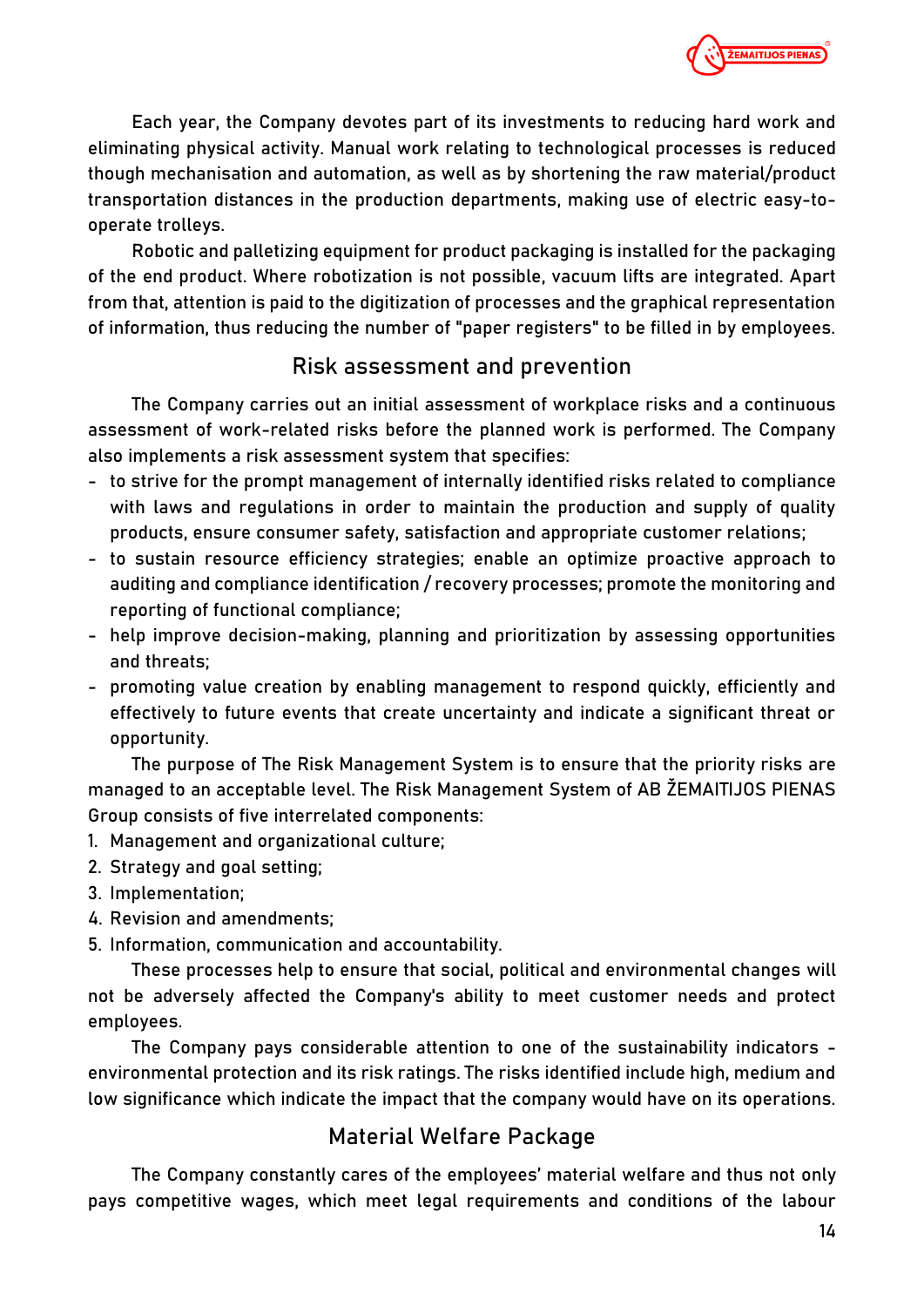

market, but also aims to provide an appropriate material welfare package for those who work well and achieve their goals. To ensure that its employees keep seeking the best results, the Company makes sure to have an employee's wages related to the employee's performance to greatest possible extent. Furthermore, the employees are provided opportunities to earn more (by carrying out additional tasks, taking additional work, offering candidates to job openings, etc.).

The Company provides various additional benefits to the employees, such as leisure activities (swimming pool, wellness hikes, including the participation of employee family members), and takes up initiatives: 'on bike or scooter to work', installing a specially equipped storage place where such transport means can be recharged. Various events are organised for the employees and their family members, as well additional payments and benefits allocated for the occasion of first marriage, in case of a death in the family or a difficult financial situation. Employees can also take loans, have their studies funded and their children hired for a summer job, as well as there are incentive grants for graduating with a Bachelor's or Master's diploma paper, employment anniversaries and personal anniversaries.

#### **Human Rights**

The Company aims to respect and defend human rights, as described in the Universal Declaration of Human Rights adopted by the United Nations General Assembly, and does this in line with the human rights-related conventions to which the Republic of Lithuania is a member.

ŽEMAITIJOS PIENAS, AB implements policies of equal opportunities and intolerance to harassment, as well as respects and does its best to ensure the employees' rights to privacy. Regarding the latter, the Company has been doing more than is necessary. The provisions concerning the creation of a positive work environment established in the internal ethics rules is just one example. The Company ensures equal opportunities for the employees, regardless of their race, nationality, gender, political or religious attitudes and other qualities. Employees are judged solely based on their performance and dedication to the Company.

To ensure safety of the assets, the Company has established a security department, the operations of which adhere to the Rules of Procedure, the Law on Personal and Property Protection of the Republic of Lithuania, as well as other applicable legal acts that define the possibilities and limitations of using physical coercion and special measures against a person.

ŽEMAITIJOS PIENAS, AB is responsible not only in carrying out its activities but also in choosing business partners and suppliers. The Company pays a special attention to the social responsibility strategies of its potential partners. In all cases when signing cooperation agreements, the Company aims to agree on the adherence to the principles of social responsibility. ŽEMAITIJOS PIENAS, AB does not use child labour in its operations and selects only those goods the production of which does not involve exploitation of children.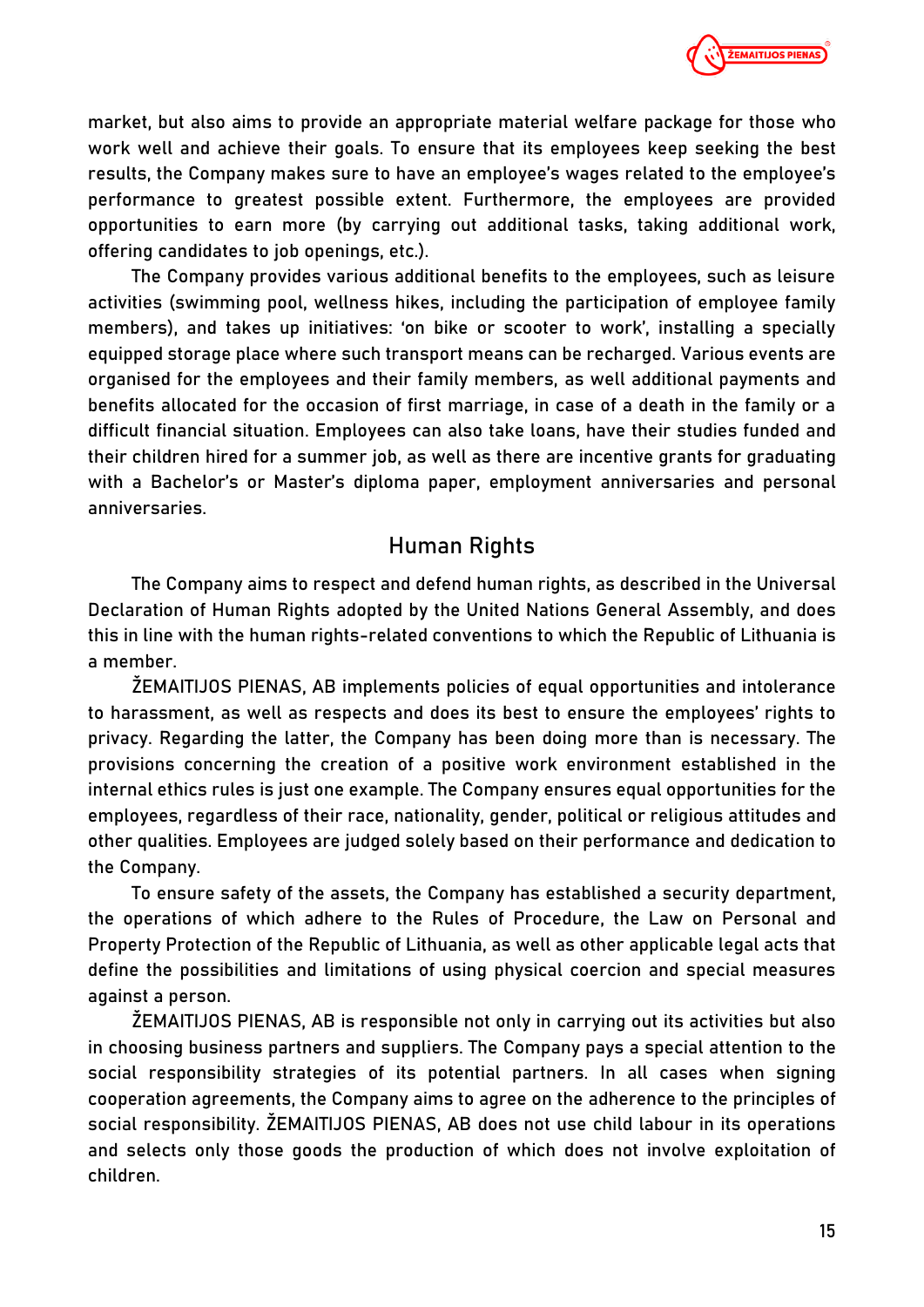

# **Youth Career Opportunities**

The Company continually takes care of youth career opportunities and strives to ensure that the long-time employees, who have accumulated a lot of meaningful experience, would share their knowledge with young potential talents. To that end, the Company has developed internal training programmes, which enable the youth, who have the necessary skills but no experience, to acquire the necessary experience through practical training and thus get their dream job. The Company aims to reduce the scale of emigration from regional areas, therefore, HR Department members with the help of employees from other departments often make presentations in regional schools with the purpose of directing pupils on the right career path.

Due to the global pandemic, the Company's presentations in schools were suspended until the situation improves. Nevertheless, prior to tightening the quarantine restrictions, 24 students became acquainted with their future specialty up close during the internship at the Company in 2021. Students who link their future career with ŽEMAITIJOS PIENAS, AB may sign agreements on financing of studies or apply for a nominal scholarship. Seeking to educate the young generation, the Company accepts pupils and students for summer jobs. In 2021, a total of 100 young people made their summer meaningful that way.

A future goal of ŽEMAITIJOS PIENAS, AB is to continue ensuring respect to the human rights and show appropriate appreciation to its employees. The Company also expects good results from its investments into youth, also hoping that the new attracted talents would bring innovation useful to the activities of the Company.

# **Organisational Culture**

ŽEMAITIJOS PIENAS, AB actively implements both long-term and short-term social campaigns. Probably the one lasting the longest is the 'Finish the Second Grade Knowing How to Swim': second-graders from the entire Telšiai district are taught to swim and awareness in the water. The campaign is implemented on the basis of a tripartite cooperation agreement by ŽEMAITIJOS PIENAS, AB, the initiator of the idea, together with Telšiai District Municipality and Ateities Lower Secondary School. Since the beginning of



the campaign until 2019, 3411 pupils learned how to swim at the school's swimming pool. Although we were unable to carry out the campaign in 2020-2021 due to the pandemic and the ongoing renovation of the school's swimming pool, we plan to continue the project in the future.

For the third year in a row, the children of employees of the Company as well as farmers' children had the opportunity to spend the summer in the Balsiai camp located in Balsiai village in Akmenė district municipality. The camping period was 9 days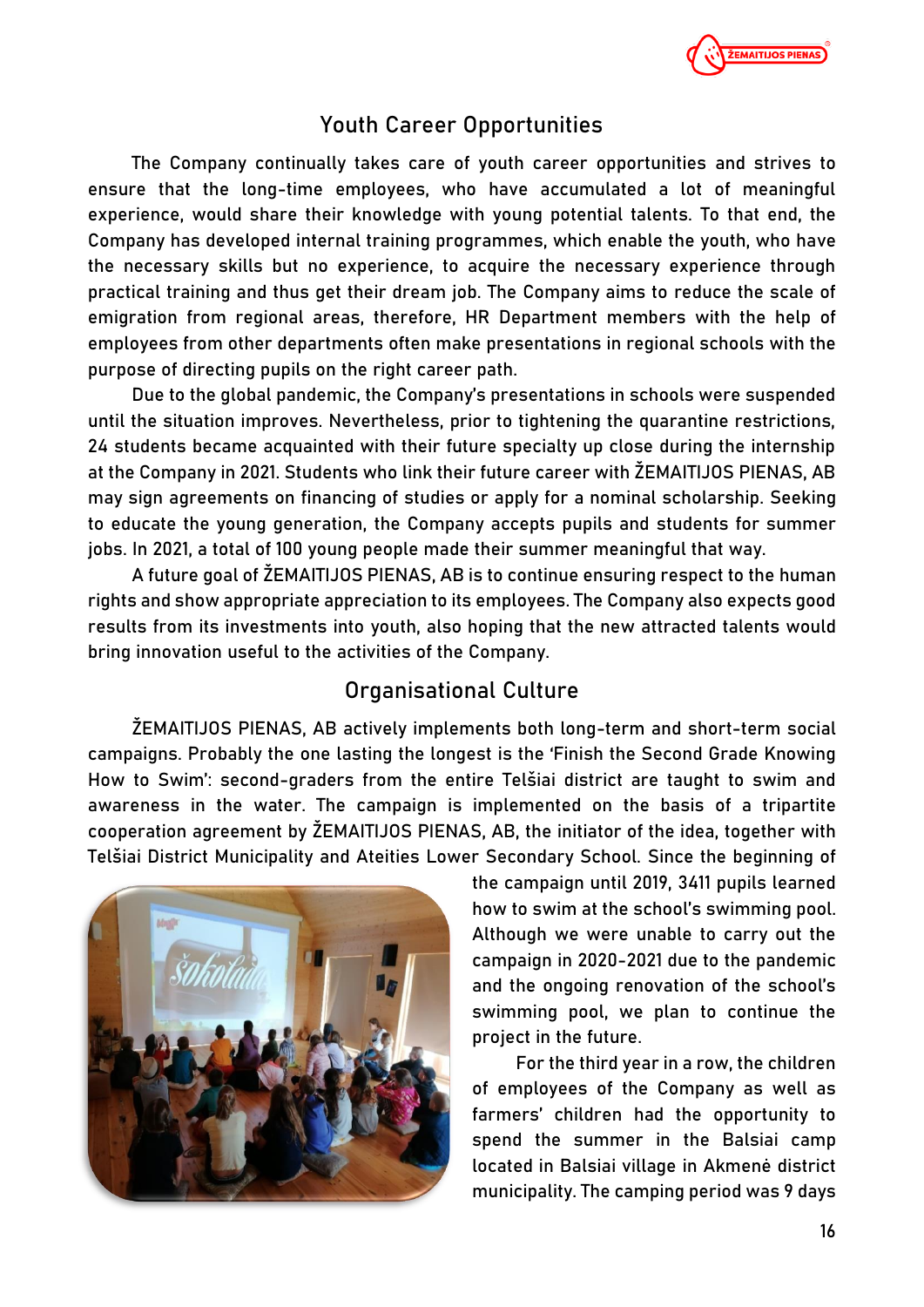

in June to July. A total of 35 children were staying in the camp (19 children of employees and 16 farmers' children). The children of the Company's employees were aged 12, and the age of the farmers' children ranged 7 to 15 years.

In 2021, the social campaign GROW TOGETHER WITH DŽIUGAS! 2021 - THE YEAR OF WARRIOR DŽIUGAS was organised. The mission of the project was to commemorate the 800th anniversary of the birth of Džiugas, the legendary Samogitian warrior, by carrying out the GROW TOGETHER WITH DŽIUGAS! social project. The Džiugas Name Certificates were issued and one-time cash prizes of 400 euros were paid out for boys born within the 01/05/2021 to 31/12/2021 period whose parents gave their sons the name 'Džiugas' and agreed to participate in the project. As many as forty-four Džiugas Name Certificates were issued in 2021. The recipients of the Džiugas Name Certificates enjoy additional benefits as well: birthday greetings, a first-graders kit in preparation for the school, and, every 5 years, all participants of the Džiugas Name project will be invited to a celebration to commemorate the name of Džiugas.

As every year, ŽEMAITIJOS PIENAS, AB supports Kaltinėnai Parish Elderly Care Home, rendering both financial assistance and donating various products of the Company. In 2020, the value of the support totalled nearly EUR 7,000. The Company also supports Telšiai Bishop Vincentas Borisevičius Priest Seminary, Žemaitė Drama Theatre, Public Institution Žemaitija Tourist Information Centre and other entities. The Telšiai District Municipality Administration was given EUR 5,000 in support for the preparation for the celebration of Christmas. At Christmas and Easter, we send our greetings, carry gifts and at the same time visit our former long-term employees who are currently retired.

Being a socially responsible Company, ŽEMAITIJOS PIENAS, AB additionally insures all employees against accidents at work and out of work.

#### **Corruption and Bribery Prevention**

ŽEMAITIJOS PIENAS, AB applies zero tolerance to corruption policy and makes every effort to prevent it at all levels. The Company has set a clear procedure to be followed in cooperation with its partners. The code of ethics for employees obligates the employees to avoid situations that could raise a conflict of interest. The Company's policy on this account strictly prohibits accepting gifts, invitations to meetings, cultural or other events, if such could give rise to mutual obligations. One of the major operation principles of ŽEMAITIJOS PIENAS, AB is to develop honest and transparent collaborative relationships with suppliers, customers and other entities. Nevertheless, the Company's policy forbids its employees to offer the clients, suppliers, partners or other persons any presents that would help maintain the collaboration. This rule does not apply to particularly small-value presents, such as holiday greetings cards and greeting cards on other occasions.

Continuous effort is made to ensure the largest/widest possible circle of suppliers. When purchasing goods and selecting a supplier, the assessment method used by ŽEMAITIJOS PIENAS, AB is based not solely on the criterion of price but also on the criteria of quality and the reliability of the supplier. Before purchasing goods, the suppliers are audited and the decision concerning the purchase of goods or services is only taken after the audit. The purchase of goods and services at ŽEMAITIJOS PIENAS, AB is based on the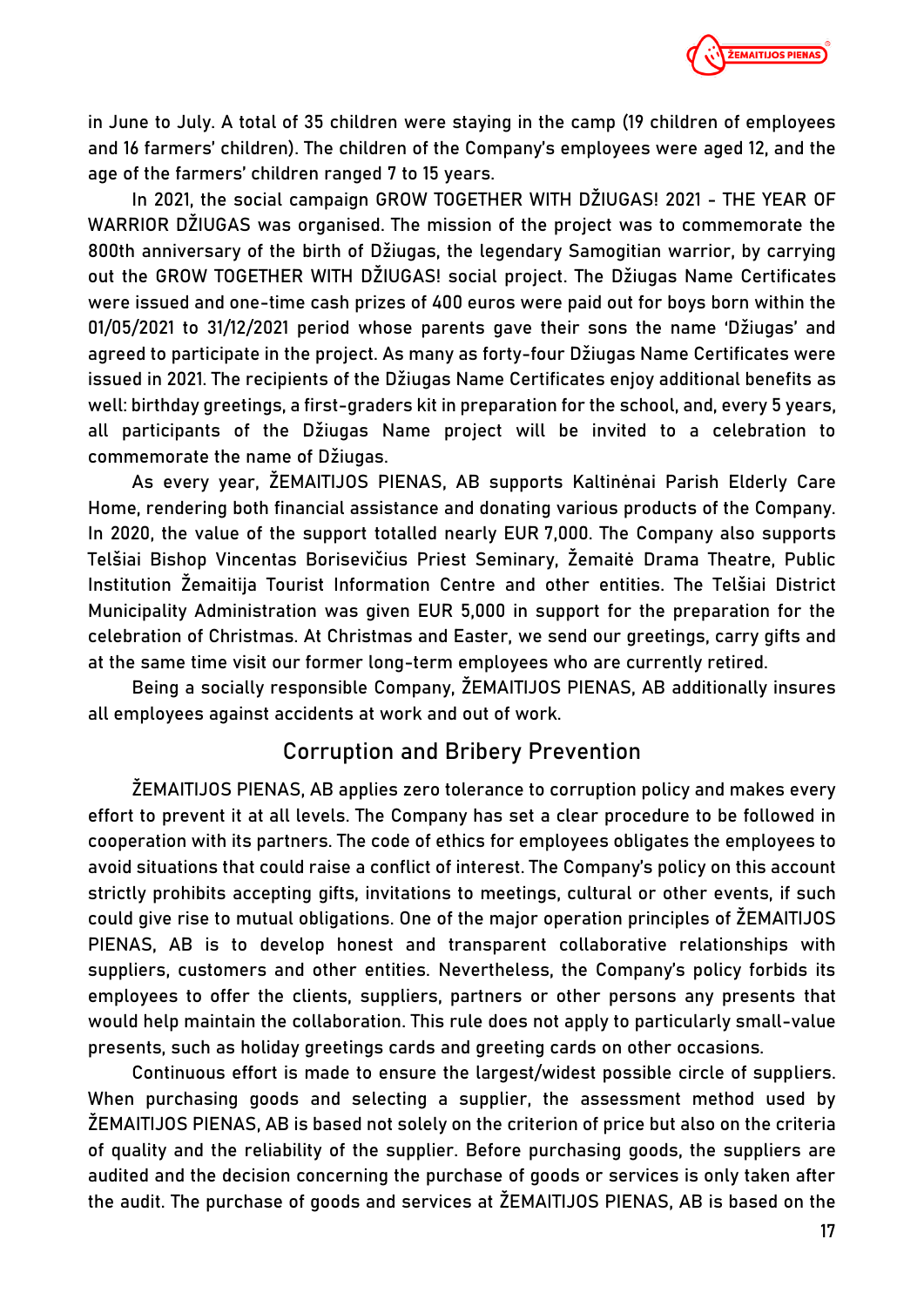

principles of equality, non-discrimination, mutual recognition, proportionality and transparency.

The Company cultivates a culture of competition law. To comply effectively with the rules on competition, the Company has an approved Competition Law Compliance Policy. The main purpose of this policy is to provide guidance to all employees of the Company, its branches and subsidiaries on the basic principles of the competition law and to help comply with those principles. The policy aims to raise awareness of competition rules, to set rules of conduct in relation to competitors, customers and suppliers as well as to establish the guidelines for assessing such conduct. At the same time, the requirements related to the provisions of the Law on the Protection of Whistleblowers are implemented and enforced. To identify any violations being committed, already committed or commenced relating to the Company's rights and interests, the Company introduced an internal procedure of reporting, investigating and informing on violations, and appointed persons responsible for accepting, registering and investigating reports, making decisions and archiving documentation. There were no reported violations in 2021. Compliance and acting in line with legal acts in its activities is important for the Company, as it is a significant part of the Company's business culture.

#### **Šilutės Rambynas, ABF – a subsidiary of ŽEMAITIJOS PIENAS, AB**

Šilutės Rambynas, ABF, legal entity code: 277141670, registered office address at Klaipėdos Str. 3, Šilutė district municipality, registration date: 09/12/1992. ŽEMAITIJOS PIENAS, AB manages over 87 percent of shares in Šilutės Rambynas, ABF.

The key activity of the subsidiary is the production of dairy products. The subsidiary also offers rental, transportation, warehousing, milk collection outlet servicing and other services. Being a subsidiary, Šilutės Rambynas, ABF follows the requirements of the operation policy of ŽEMAITIJOS PIENAS, AB regarding environmental protection, observance of social, staff and human rights, and prevention of corruption and bribery. Its goals, operating



methods and modes coincide with those of ŽEMAITIJOS PIENAS, AB. The goals and objectives are implemented through cooperation and joint participation in social campaigns, the application of the wellness package, search for and training of new employees and, therefore, the abovementioned issues will not be discussed separately in this report.

It should be noted that that the consolidated annual report of 2021 reveals and provides a more detailed information and data on Šilutės Rambynas, ABF, which supplements this report, therefore, only staff and environmental protection aspects are discussed in the present report.

The subsidiary focuses most of its attention on the staff, as they create the greatest value for Šilutės Rambynas, ABF and its shareholders. Continuous effort is made to ensure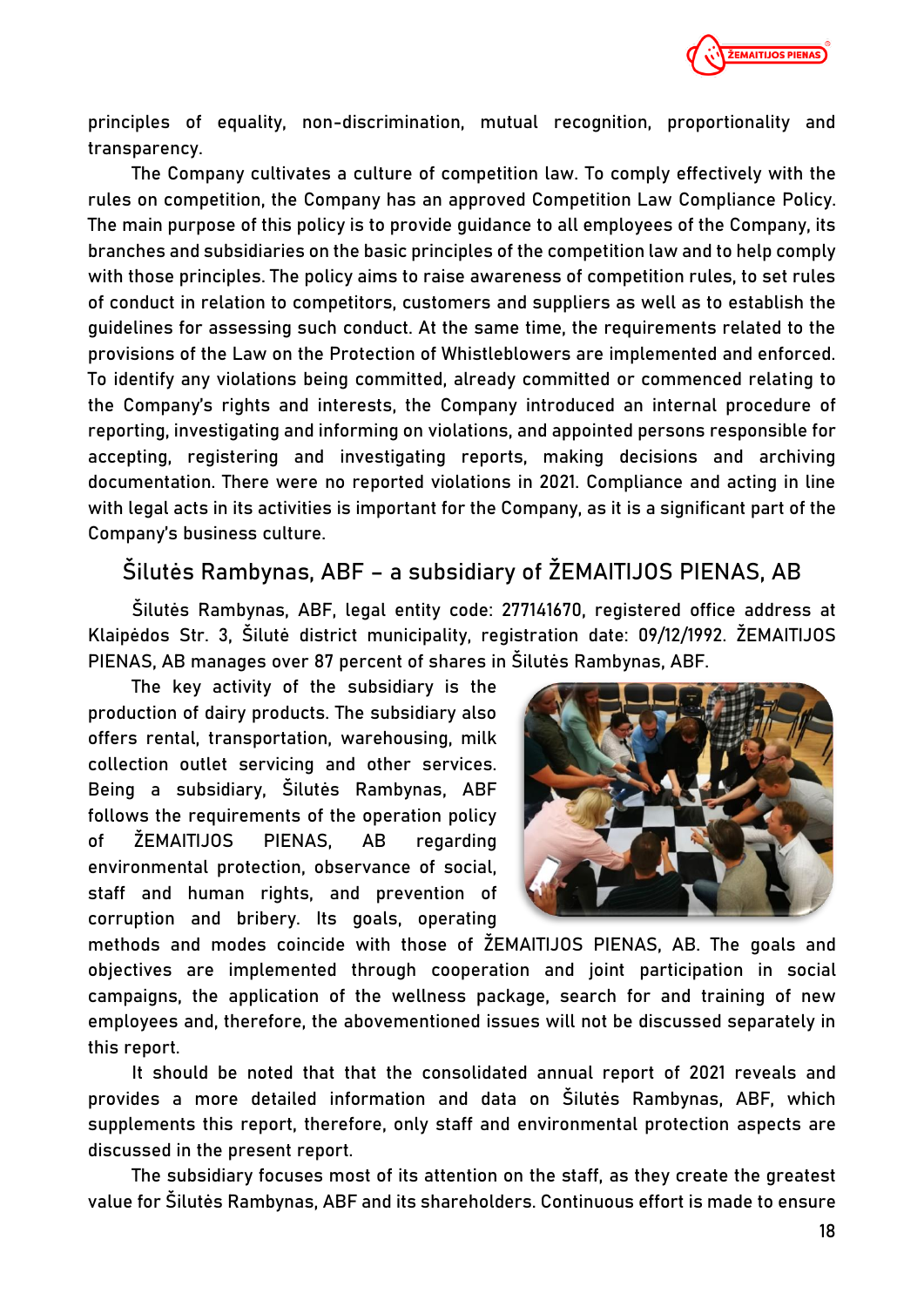

that the staff members feel thoroughly safe and satisfied with their working environment, among else, a lot of attention is paid to the improvement of their qualifications by applying the same principles and methods as ŽEMAITIJOS PIENAS, AB.

On 31 December 2021, Šilutės Rambynas, ABF had 166 employees. The ratio of men to women in 2021 was roughly equal: about 47 percent (78 employees) of men (79 men in 2020) to 53 percent (88 employees) of women (97 women in 2020).

The company actively pursues the Human Resources Policy, striving not only to avoid gender discrimination but also to integrate employees of all ages and backgrounds into the workplace. For the summer period, the company hires temporarily young persons who do not have the required work experience but are able to integrate into the company's activities and adapt to ongoing processes easily. Working together with the experienced employees of the company, they acquire experience and familiarise themselves with the specifics of work. It is quite often that young persons, having worked with the company during their summer holidays, return to the company to continue their careers after finishing studies. During the summer of 2021, a total of 9 young workers aged 16-22 were employed (see Diagrams 5, 6 and 7).



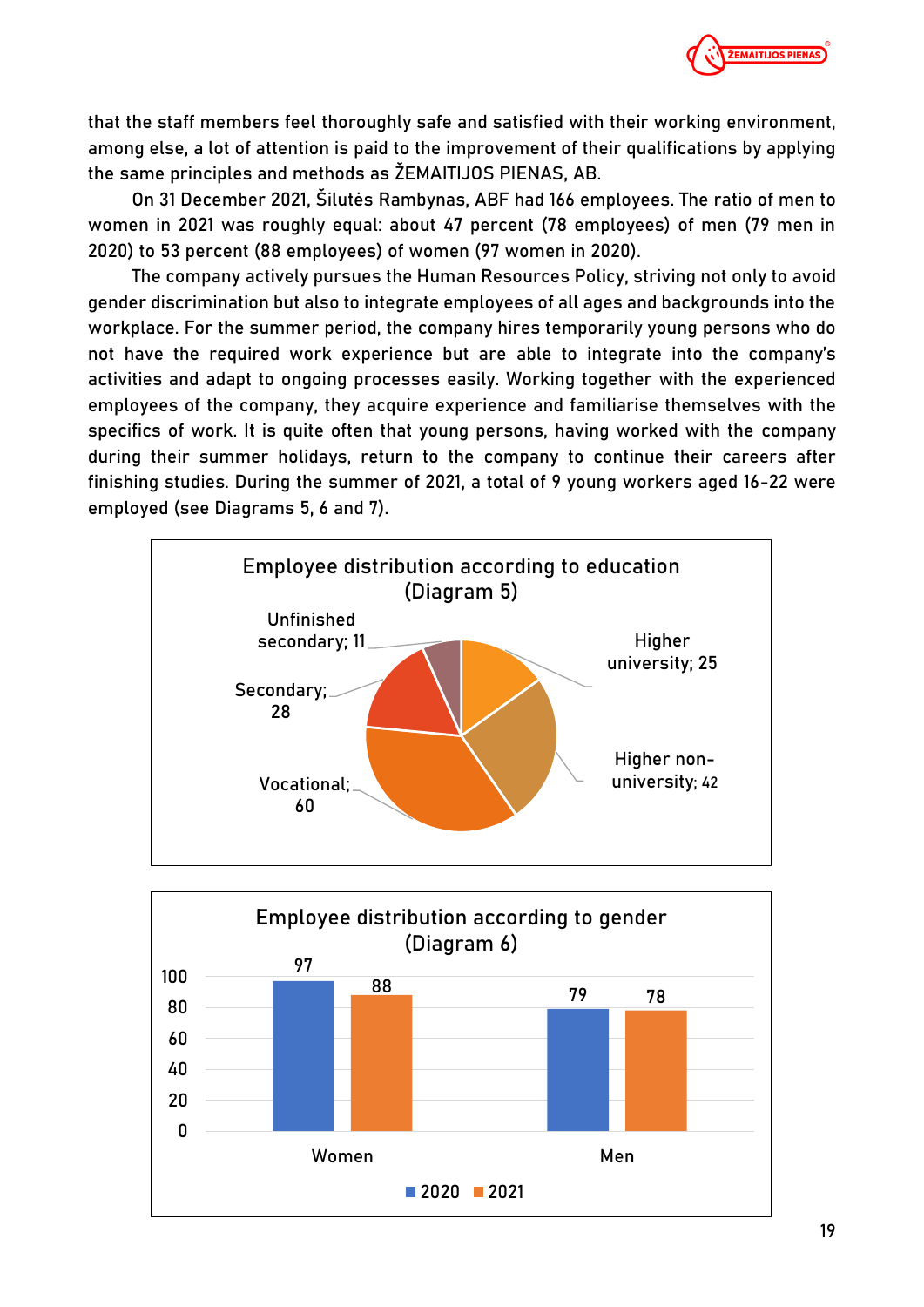



Šilutės Rambynas, ABF strives creating and developing long-term relationships with its employees and therefore continually encourages their professional development. The staff of Šilutės Rambynas, ABF are provided with opportunities to improve their knowledge and skills at various seminars and courses. Šilutės Rambynas, ABF has created training programmes for training and certification of specialists, production workers, machinery operators, operators, metalworkers, foremen and assistant foremen.

Being a company that pays great attention to ensuring product quality and safety, Šilutės Rambynas, ABF has the following integrated food safety and quality management systems implemented:

- − IFS Food (International Featured Standards): since 2015;
- − FSSC 22000: since 2019. This is a food safety certification scheme covering ISO 22000:2005, the applicable technical specification for sector's essential programmes ISO TS 20002-1:2009 and the additional requirements of FSSC 22000;
- − Certified according to HALAL standard requirements: since 2015;
- − EkoAgros certified organic food production: since 2007;
- − Pik-Nik cheese string production according to VLOG Ohne Gentechnik Standard (products without GMO): since 2017.

The social audits of NBCUniversal are conducted to assess the company's compliance with the manufacturer's code of conduct. Constant and guaranteed product safety and quality at all technological stages of production is the company's priority. The findings of the independent audits and the highest ratings according to the standards prove that the company's quality system is properly managed and reliable.

Creating a sustainable and friendly environment is another of the company's priorities. There is a continuous search for possibilities to reduce the amount of plastic, replace it with environmentally friendly packaging or recyclable packaging. By pursuing the plastic minimisation strategy, the amount of plastic is reduced, and the packaging line with polyolefin-based films that are 100% recyclable has been launched. The company implements investment projects aimed at introducing new modern technologies that allow